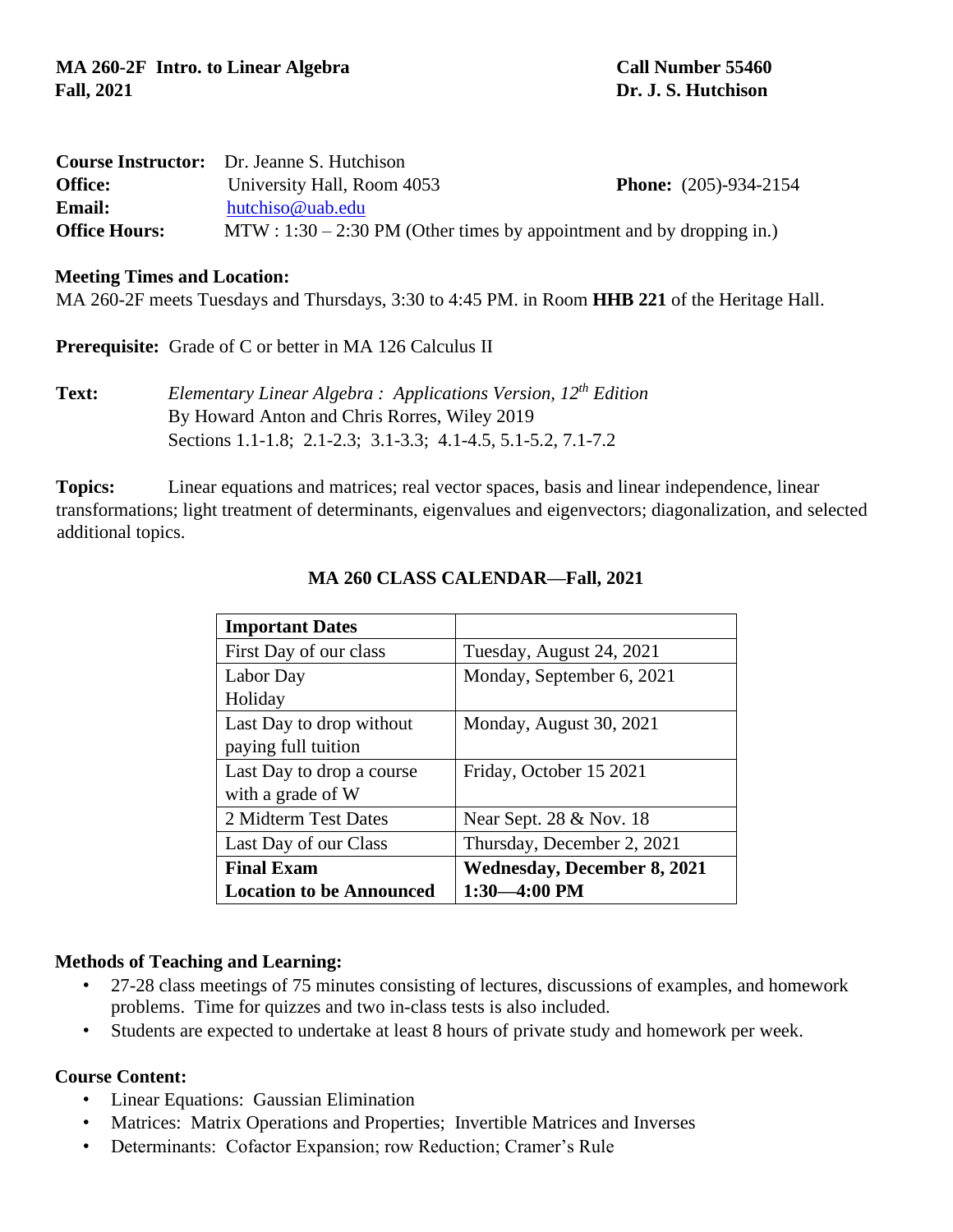- Euclidean Vector Spaces: Vectors, Norm, Dot Product and Distance; Orthogonality
- General Vector Space: Real Vector Spaces; Subspaces; Linear Independence; Basis; Dimension
- Eigenvalues and Eigenvectors
- Diagonalization: Symmetric Matrices; Orthogonal Diagonalization  $\Box$  Selected Additional Topics

### **Course Policies:**

- Please make sure that you are able to receive e-mail through your Blazer-ID account. Official course announcements may be sent to that address.
- If you wish to request a disability accommodation, please contact DSS at 934-4205 or at  $\frac{ds}{ds}\$  uab.edu.
- If a test is missed due to a serious verifiable circumstance or official university business, the test grade will be replaced with the properly rescaled final exam score. You have to advise the instructor of such circumstances at the earliest possibility.
- No books or notes will be allowed during any of the tests or quizzes.
- No make-up for missed quizzes.
- Attendance is required for access to the lectures.
- Late homework will not receive full credit.

# Course Management via Canvas

- Assignments, test dates, and some class materials will be posted on Canvas. Students should log into Canvas once a day [\(http://www.uab.edu/online/Canvas\)](http://www.uab.edu/online/Canvas).
- Some assignments and activities will be collected on Canvas.

### **Assessment Procedures:**

- Regular homework. Homework will be due each Tuesday. Homework contributes 20% to the course average.
- Quizzes and any assigned project contribute 16% to the course average. Two mid-term in-class tests. Each test contributes 17% to the course average.
- A 150-minute comprehensive final examination. The final contributes 30% to the course average.
- Your course performance is the maximum of your course average and your final exam grade (each is a number between 0 and 100
- Your final grade is determined according to the following table:

| tormance<br>Course | 88-<br>100     | $\overline{a}$<br>$\Omega$<br>$1 - \alpha$<br>. v. | -<br>-^<br>. .<br>تے ت | $\epsilon$<br>JU-<br>-01 | $\epsilon$<br><b>Below</b><br>υU |
|--------------------|----------------|----------------------------------------------------|------------------------|--------------------------|----------------------------------|
| Fina<br>Grade      | $\overline{ }$ |                                                    |                        | ້                        |                                  |

# **TIPS:**

- Help is sometimes available in the Math Learning Laboratory, HHB 202
- By working steadily and regularly, you will increase your chances to succeed in this course.
- Remember, being a full-time student is a full-time job.
- The Mathematics Department participates in the Early Alert Program. If you receive an Early Alert because your instructor is worried about your attendance and/or performance, consider taking advantage of the services suggested by your instructor, your advisor, and the Early Alert Program.

# **ACADEMIC HONOR CODE**

The University of Alabama at Birmingham expects all members of its academic community to function according to the highest ethical and professional standards. Academic misconduct undermines the purpose of education. Such behavior is a serious violation of the trust that must exist among faculty and students for a university to nurture intellectual growth